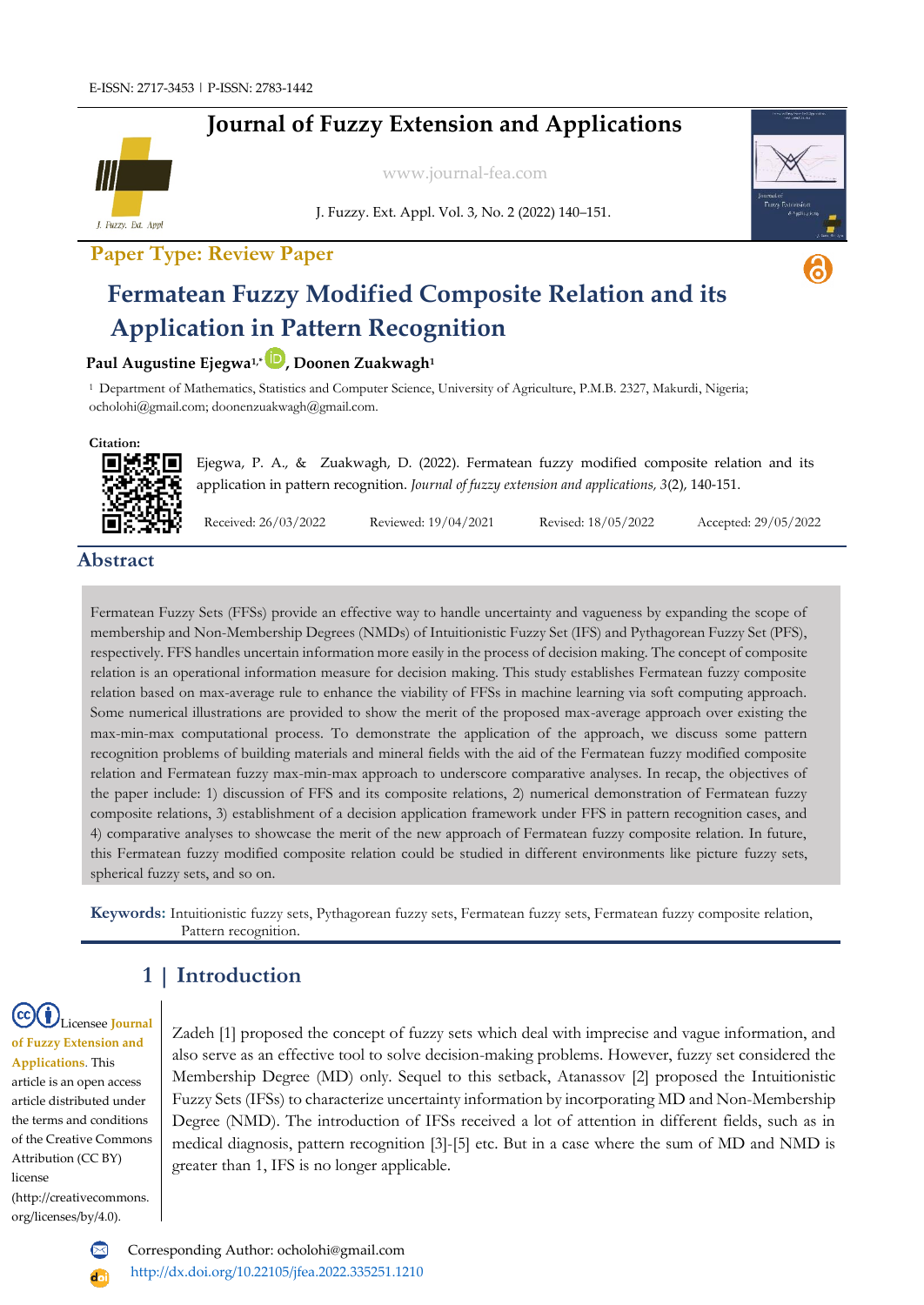

Yager [6] introduced Pythagorean Fuzzy Sets (PFSs) where the squared sum of its MD and NMD is less than or equal to 1. Since the concept was brought up it has been widely applied in different fields such as service control of domestic air lines [7], investment decision making [8], career placements based on academic performance [9], etc.

**141**

Although IFS and PFS facilitate the resolution of fuzzy decision problems, they still have obvious shortcomings, especially in extremely contradictory decision environments. PFS and IFS are unable to handle a situation where the sum of MD and NMD is greater than 1 and the sum of squares is still greater than 1, but the sum of cube is less than or equal to 1. For such cases, Senapati and Yager [10] developed the novel concept called Fermatean Fuzzy Set (FFS), which satisfies the criterion that the sum of the third power of MD and NMD must be less than or equal to 1. With comparison to IFS and PFS, FFS gains a stronger ability to describe uncertain information by expanding the spatial scope of MD and NMD. Based on FFS, Wang et al. [11] developed a hesitant Fermatean fuzzy multicriteria decision-making method using Archimedean Bonferroni mean operators, Senapati and Yager [10] proposed Fermatean fuzzy information weighted aggregation operators, and Liu et al. [12] developed a distance measure method for Fermatean fuzzy linguistic term sets. Furthermore, Liu et al. [13] defined a new concept of a Fermatean fuzzy linguistic set and Senapati and Yager [14] developed some new operations between Fermatean fuzzy Numbers (FFNs).

Sahoo [15] presented a similarity measure for FFSs with group decision-making application. Some score functions on FFSs have been studied and applied in transportation problem and bride selection [16] and [17]. Some uncertain approaches have been studied and applied [18]-[20]. Ejegwa et al. [21] studied composite relation on FFSs based on max-min-max approach with application to medical diagnosis. The Fermatean fuzzy composite relation presented in [21] used the extreme values of MD and NMD of the FFSs. This approach is not reliable because it cannot show the relation between two similar FFSs. Hence, this study seeks to explore Fermatean Fuzzy Max-Min-Max Composite Relation (FFMMMCR), highlight its setback and modify its applications in pattern recognition cases. The specific objectives of the work are to:

Discuss the FFS and its composite relations with some properties of the Fermatean fuzzy composite relation, numerically demonstrate the Fermatean fuzzy composite relations, establish a decision application framework under FFSs in pattern recognition cases, and present comparative analyses to showcase the merit of the new approach of Fermatean fuzzy composite relation.

This paper is presented as follows: Section two presents IFS, PFS, FFSs and their characterizations, Section three discusses Fermatean fuzzy composite relations with some examples, Section four presents the application of the studied Fermatean fuzzy composite relation and the approach in [21] to pattern recognition problems and discusses the results, and Section five summaries the paper with recommendations.

### **2 | Preliminaries**

**Definition 1. [2].** IFS  $\vec{A}$  is defined on a non-empty set  $X$  as object having the form  $A = \{ \langle x, \alpha_A(x), \beta_A(x) \rangle : x \in X \}.$ 

Where the functions

 $\alpha_A: X \rightarrow [0, 1]$  and  $\beta_A: X \rightarrow [0, 1]$ .

Denote MD and NMD of each element  $x \in X$  to the set A, respectively, and

 $0 \le \alpha_A(x) + \beta_A(x) \le 1$  for all  $x \in X$ .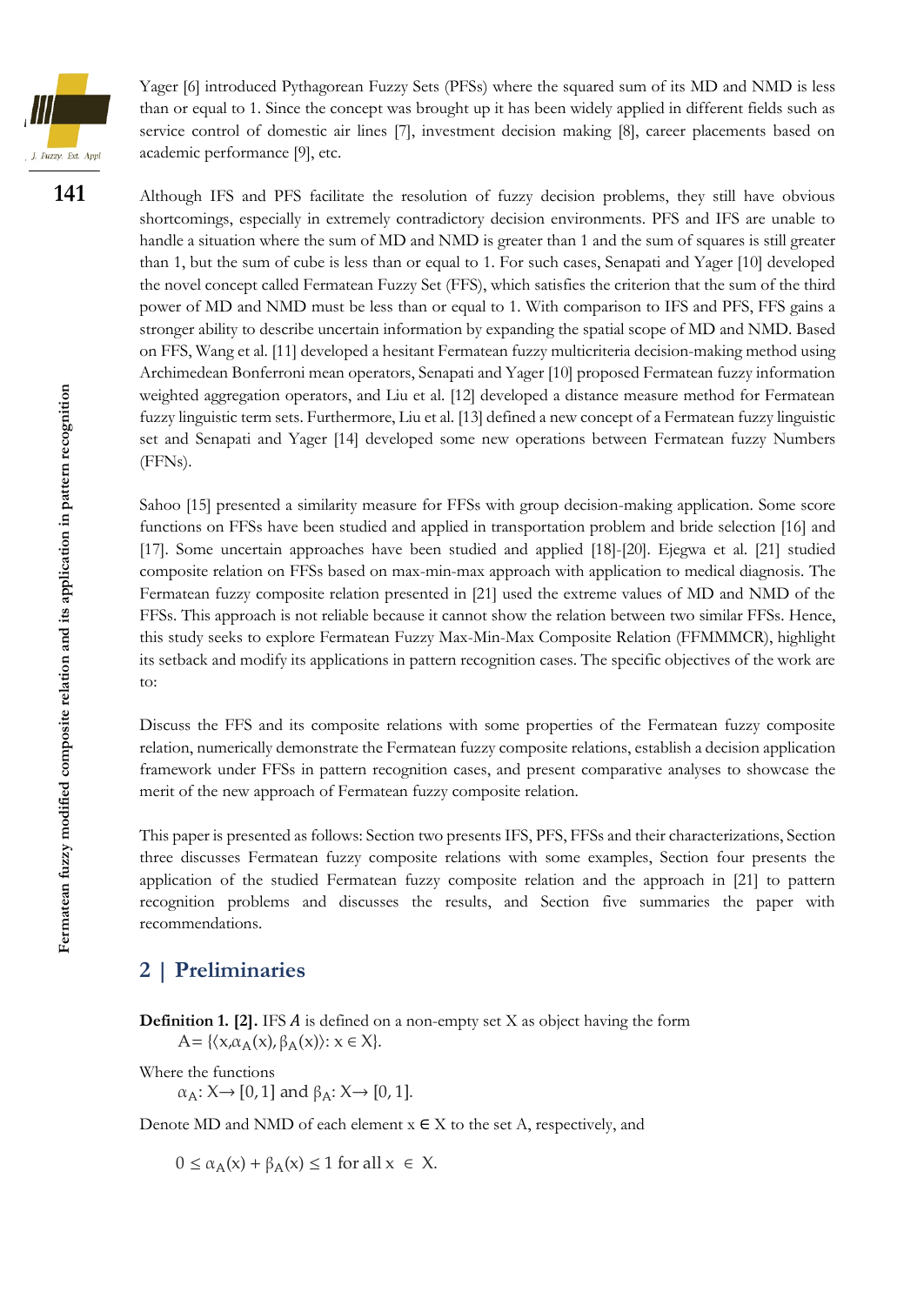Obviously, when  $\beta_A(x) = 1 - \alpha_A(x)$  for all  $x \in X$ , the set A becomes a fuzzy set. Furthermore, we have

$$
\pi_A(x) = 1 - \alpha_A(x) - \beta_A(x).
$$

Called the IFS index or hesitation margin of x in A. The function  $\pi_A(x)$  is the degree of indeterminacy of  $x \in X$  to the IFS A and  $\pi_A(x) \in [0,1]$  i.e.,  $\pi_A: X \rightarrow [0,1]$  and  $0 \leq \pi_A(x) \leq 1$  for every  $x \in X$ .  $\pi_A(x)$  expresses the lack of knowledge of whether *x* belong to IFS *A* or not.

**Definition 2. [7].** Let *A* and *B* be IFSs, then we have

- I.  $A \subseteq B \Longleftrightarrow \alpha_A(x) \le \alpha_B(x)$  and  $\beta_A(x) \ge \beta_B(x) \forall x \in X$ .
- II.  $Ac = \{ \langle x, \beta_A(x), \alpha_A(x) \rangle : x \in X \}.$
- III.  $A \cup B = \{ \langle x, \max(\alpha_A(x), \alpha_B(x)), \min(\beta_A(x), \beta_B(x)) \rangle : x \in X \}.$
- IV.  $A \cap B = \{ \langle x, \min(\alpha_A(x), \alpha_B(x)), \max(\beta_A(x), \beta_B(x)) \rangle : x \in X \}.$
- V.  $A \bigoplus B = \{ (x, \alpha_A(x) + \alpha_B(x) \alpha_A(x)\alpha_B(x), \beta_A(x), \beta_B(x)) : x \in X \}.$
- VI.  $A \otimes B = \{ (x\alpha_A(x)\alpha_B(x), \beta_A(x) + \beta_B(x) \beta_A(x)\beta_B(x)) : x \in X \}.$

**Definition 3. [7].** PFS defined on a non-empty set X is an object having the form  $P = \{(x, \alpha_P(x), \beta_P(x)) : x$  $\in X$ }, where the functions  $\alpha_P: X \rightarrow [0,1]$  and  $\beta_P: X \rightarrow [0,1]$  denote the degree of membership and the degree of NMD of each element  $x \in X$  to the set P, respectively, and

 $0 \le \alpha_{\rm P}^2(x) + \beta_{\rm P}^2(x) \le 1.$ 

For every  $x \in X$ .

For any PFS P, the function  $\pi_p(x) = \sqrt{1 - \alpha_p^2(x) - \beta_p^2(x)}$  is called the degree of indeterminacy of x to P. A Pythagorean fuzzy number of a PFS *P* is denoted by  $P = (\alpha_P, \beta_P)$ .

**Definition 4. [7].** Given two PFNs  $P = (\alpha_P, \beta_P)$  and  $Q = (\alpha_Q, \beta_Q)$  where  $\alpha_P, \beta_P \in [0,1]$ ,  $\alpha_Q, \beta_Q \in [0,1]$ , then some arithmetic operations can be described as follows:

I.  $P \cup Q = \left( max \{ \alpha_P, \alpha_Q \}, min \{ \beta_P, \beta_Q \} \right).$ II.  $P \cap Q = \left( min \{ \alpha_P, \alpha_Q \}, max \{ \beta_P, \beta_Q \} \right)$ . III.  $P^c = (\beta_P, \alpha_P)$ .

**Definition 5. [14].** Let X be a universe of discourse. A FFS F in X is an object having the form

 $F = \{ \langle x, \alpha_F(x), \beta_F(x) \rangle : x \in X \}.$ 

Where  $\alpha_F : X \to [0, 1]$  and  $\beta_F : X \to [0, 1]$  and  $0 \le \alpha_F^3(x) + \beta_F^3(x) \le 1$ , for all  $x \in X$ . The numbers  $\alpha_F(x)$  and  $\beta_F(x)$  represent MD and NMD, respectively of F. For any FFS F, the function  $\pi_F(x) = \sqrt[3]{1 - \alpha_F^3(x) - \beta_F^3(x)}$ is identified as the degree of indeterminacy of  $x \in X$  in F.

For convenience, Senapati and Yager [14] called  $(\alpha_F(x), \beta_F(x))$  a FFN denoted by  $F = (\alpha_F, \beta_F)$ .

**Definition 6. [14].** Let F= ( $\alpha_F$ ,  $\beta_F$ ), F<sub>1</sub> = ( $\alpha_{F_1}$ ,  $\beta_{F_1}$ ) and F<sub>2</sub>= ( $\alpha_{F_2}$ ,  $\beta_{F_2}$ ) be three FFNs, then their operations are defined as follows:

- I.  $F_1 \cap F_2 = (min \{ \alpha_{F_1}, \alpha_{F_2} \}, max \{ \beta_{F_1}, \beta_{F_2} \}).$
- II.  $F_1 \cup F_2 = \left( max \{ \alpha_{F_1}, \alpha_{F_2} \} , min \{ \beta_{F_1}, \beta_{F_2} \} \right).$
- III.  $F^c = (\beta_F, \alpha_F)$ .

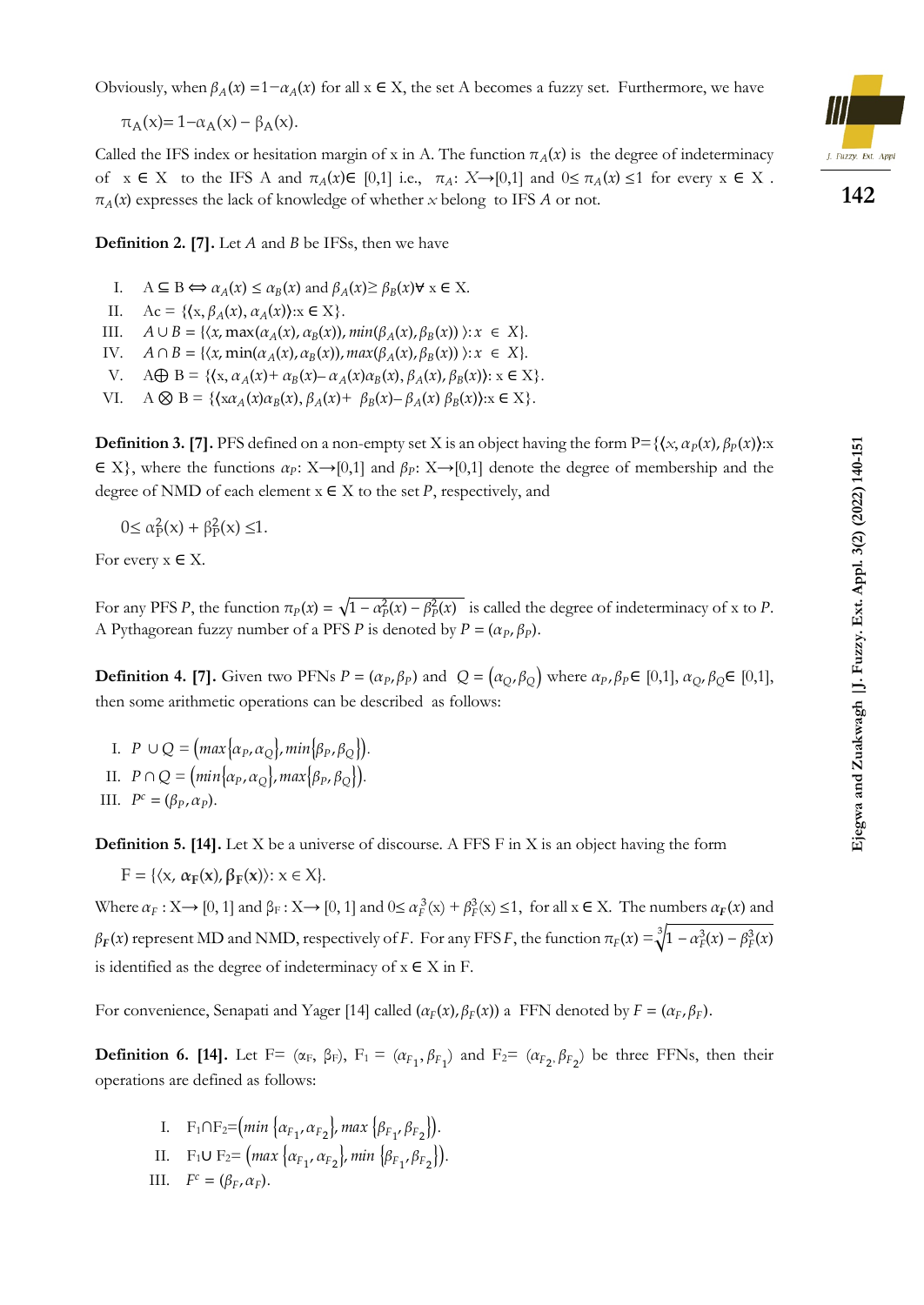

**Definition 7. [21].** Fermatean Fuzzy Values (FFVs) are describe by  $\langle x, y \rangle$  for  $x^3 + y^3 \le 1$  where  $x, y \in$ [0,1]. FFVs assess the FFS where the constituents  $x$  and  $y$  are taken to mean MD and NMD, respectively.

FFS generalizes IFS/PFS such that  $IFS \subset PFS \subset FFS$ . For their differences, see *Table 1*.

**143**

| Table 1. IFS, PFS and FFS. |  |  |  |
|----------------------------|--|--|--|
|                            |  |  |  |

| <b>IFS</b>                     | <b>PFS</b>                            | FFS                                      |
|--------------------------------|---------------------------------------|------------------------------------------|
| $0 \leq \alpha + \beta \leq 1$ | $0 \leq \alpha^2 + \beta^2 \leq 1$    | $0 \le \alpha^3 + \beta^3 \le 1$         |
| $\pi = 1 - \alpha - \beta$     | $\pi = \sqrt{1 - \alpha^2 - \beta^2}$ | $\pi = \sqrt[3]{1 - \alpha^3 - \beta^3}$ |
| $\alpha + \beta + \pi = 1$     | $\alpha^2 + \beta^2 + \pi^2 = 1$      | $\alpha^3 + \beta^3 + \pi^3 = 1$         |

### **3 | Fermatean Fuzzy Composite Relation**

Here, we discuss the Fermatean fuzzy max-min-max introduced in [21], and present a new approach that do not use the extreme values adopted in [21].

#### **3.1 | Fermatean Fuzzy Max-Min-Max Composite Relation (FFMMMCR)**

The concept of max-min-max composite relation under IFSs and PFSs were presented in [22]-[24] with application to decision-making. To improve on it we explore information measure called FFMMMCR as presented in [21].

Assume X and Y are nonempty sets. Then the Fermatean Fuzzy Relation (FFR),  $\phi$  from X to Y is a FFS of  $X \times Y$  consisting of MD,  $\alpha_{\phi}$  and NMD,  $\beta_{\phi}$  and represented by  $\phi(X \rightarrow Y)$ .

**Definition 8.** Suppose  $\phi$  and  $\psi$  are FFRs of  $X \times Y$  and  $Y \times Z$  denoted by  $\phi$   $(X \to Y)$  and  $\psi$   $(Y \to Z)$ , respectively. Then FFMMMCR,  $\sigma = \phi \circ \psi$  of  $X \times Z$  is of the form

$$
\sigma = \left\{ \left\langle (x, z), \alpha_{\sigma}(x, z), \beta_{\sigma}(x, z) \right\rangle : (x, z) \in X \times Z \right\},\
$$

where

$$
\alpha_{\sigma}(x, z) = \max\{\min(\alpha_{\phi}(x, y), \alpha_{\psi}(y, z))\}.
$$
  

$$
\beta_{\sigma}(x, z) = \min\{\max(\alpha_{\phi}(x, y), \alpha_{\psi}(y, z))\}.
$$

For all  $(x, y) \in X \times Y$  and  $(y, z) \in Y \times Z$ .

From Definition 8, FFMMCR,  $\sigma = \phi \circ \psi$  can be computed by

$$
\sigma = \alpha_{\sigma}(x, z) - \beta_{\sigma}(x, z)\pi_{\sigma}(x, z), \text{ for all } (x, z) \in X \times Z.
$$

#### **3.2 | Modified Fermatean Fuzzy Composite Relation**

The Fermatean fuzzy composite relation presented in [21] uses the extreme values, i.e., the maximum of the minimum of MD and the minimum of the maximum of NMD. This approach is not reliable because it cannot show the relation between two similar FFSs. Hence, we modify the approach in [21] based on maximum average approach to resolve the limitation therein.

**Definition 9.** Suppose  $\check{\phi}$  and  $\check{\psi}$  are FFRs of  $X \times Y$  and  $Y \times Z$  denoted by  $\check{\phi}$   $(X \to Y)$  and  $\check{\psi}$   $(Y \to Z)$ , respectively. Then the modified Fermatean fuzzy composite relation,  $\check{\sigma} = \check{\phi} \circ \check{\psi}$  of  $X \times Z$  is of the form

$$
\check{\sigma} = \left\{ \left( (x, z), \alpha_{\check{\sigma}}(x, z), \beta_{\check{\sigma}}(x, z) \right) : (x, z) \in X \times Z \right\},\
$$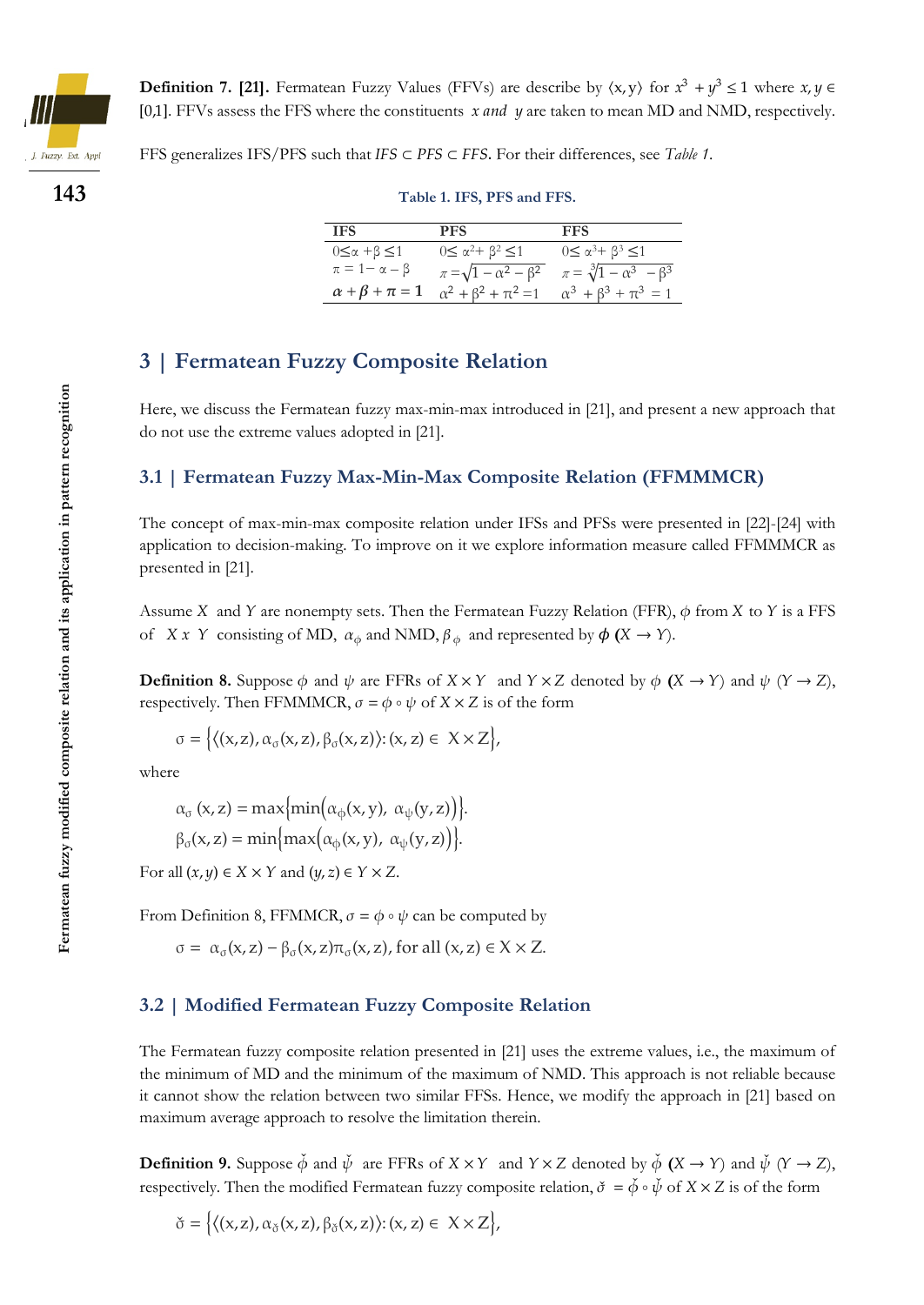where

$$
\alpha_{\check{\sigma}}(x, z) = \max\{\text{average}(\alpha_{\check{\phi}}(x, y), \alpha_{\check{\psi}}(y, z))\}.
$$

$$
\beta_{\check{\sigma}}(x, z) = \min\{\text{average}(\alpha_{\check{\phi}}(x, y), \alpha_{\check{\psi}}(y, z))\}.
$$

For  $0 \le \alpha_\sigma^3(x, z) + \beta_\sigma^3(x, z) \le 1$ , and certainly,  $\pi_\sigma(x, z) = \sqrt[3]{1 - \alpha_\sigma^3(x, z) - \beta_\sigma^3(x, z)} \in [0, 1]$  for all  $(x, y) \in$  $X \times Y$ ,  $(y, z) \in Y \times Z$  and  $(x, z) \in X \times Z$ .

From Definition 9, modified Fermatean fuzzy composite relation,  $\check{\sigma} = \check{\phi} \circ \check{\psi}$  can be computed by

$$
\check{\sigma}=\ \alpha_{\check{\sigma}}(x,z)-\beta_{\check{\sigma}}(x,z)\pi_{\check{\sigma}}(x,z),\,\text{for all}\;(x,z)\in X\times Z.
$$

**Definition 10.** Given a binary FFR  $\phi$  between X and Y, then  $\phi^{-1}$  between Y and X is defined by

 $\alpha_{\varphi^{-1}}(y, x) = \alpha_{\varphi}(x, y), \beta_{\varphi^{-1}}(y, x) = \beta_{\varphi}(x, y), \forall (y, x) \in Y \times X \text{ and } \forall (x, y) \in X \times Y.$ 

is called the inverse relation of  $\phi$ .

**Definition 11.** If  $\phi$  and  $\psi$  are two FFRs in  $X \times Y$ , then

- I.  $\phi \le \psi$  iff  $\alpha_{\phi}(x, y) \le \alpha_{\psi}(x, y)$  and  $\beta_{\phi}(x, y) \ge \beta_{\psi}(x, y) \ \forall (x, y) \in X \times Y$ .
- II.  $\phi \le \psi$  iff  $\alpha_{\phi}(x, y) \le \alpha_{\psi}(x, y)$  and  $\beta_{\phi}(x, y) \le \beta_{\psi}(x, y) \quad \forall (x, y) \in X \times Y$ .

III. 
$$
\phi \lor \psi = \{((x, y), \max(\alpha_{\phi}(x, y), \alpha_{\psi}(x, y)), \min(\beta_{\phi}(x, y), \beta_{\psi}(x, y))): (x, y) \in X \times Y\}.
$$

IV.  $\phi \wedge \psi = \{((x, y), \min(\alpha_{\phi}(x, y), \alpha_{\psi}(x, y)), \max(\beta_{\phi}(x, y), \beta_{\psi}(x, y)))\}; (x, y) \in X \times Y\}.$ 

V.  $\phi^c = \{(x, y), \beta_\phi(x, y), \alpha_\phi(x, y) \mid x \in X \times Y\}$ ,  $\psi^c = \{(x, y), \beta_\psi(x, y), \alpha_\psi(x, y) \mid x \times Y\}$ .

#### **3.3 | Some Properties of Modified Fermatean Fuzzy Composite Relation**

**Theorem 1.** Suppose  $\phi$ ,  $\psi$ ,  $\varphi$  be three FFRs in  $X \times Y$ , then

\n- I. 
$$
\phi \leq \psi \Rightarrow \phi^{-1} \leq \psi^{-1}
$$
.
\n- II.  $(\phi \vee \psi)^{-1} = \phi^{-1} \vee \psi^{-1}$ .
\n- III.  $(\phi \wedge \psi)^{-1} = \phi^{-1} \wedge \psi^{-1}$ .
\n- IV.  $(\phi^{-1})^{-1} = \phi$ .
\n- V.  $\phi \wedge (\psi \vee \phi) = (\phi \wedge \psi) \vee (\phi \wedge \phi)$ .
\n- VI.  $\phi \vee (\psi \wedge \phi) = (\phi \vee \psi) \wedge (\phi \vee \phi)$ .
\n- VII. if  $\phi \geq \psi$  and  $\phi \geq \phi$ , then  $\phi \geq \psi \wedge \phi$ .
\n- VIII. if  $\phi \leq \psi$  and  $\phi \leq \phi$ , then  $\phi \leq \psi \vee \phi$ .
\n- IX. if  $\phi \wedge \psi \leq \phi$  then  $\phi \wedge \psi \leq \psi$ .
\n

X. if  $\phi \lor \psi \leq \phi$  then  $\phi \lor \psi \leq \psi$ .

#### **Proof.**

First we prove (i). Assume  $\phi \leq \psi$ , then  $\alpha_{\phi^{-1}}(y, x) = \alpha_{\phi}(x, y) \leq \alpha_{\psi}(x, y) = \alpha_{\psi^{-1}}(y, x)$  and

$$
\beta_{\varphi^{-1}}(y,x) = \beta_{\varphi}(x,y) \ge \beta_{\psi}(x,y) = \beta_{\psi^{-1}}(y,x) \ \forall \ (x,y) \in X \times Y.
$$

For the proof of (ii), we have

$$
\alpha_{(\varphi \vee \psi)^{-1}}(y, x) = \alpha_{(\varphi \vee \psi)}(x, y) = \max \{ \alpha_{\varphi}(x, y), \alpha_{\psi}(x, y) \} = \max \{ \alpha_{\varphi^{-1}}(y, x), \alpha_{\psi^{-1}}(y, x) \} = \alpha_{\varphi^{-1} \vee \psi^{-1}}(y, x) \ \forall \ (x, y) \in X \times Y.
$$

Similarly,

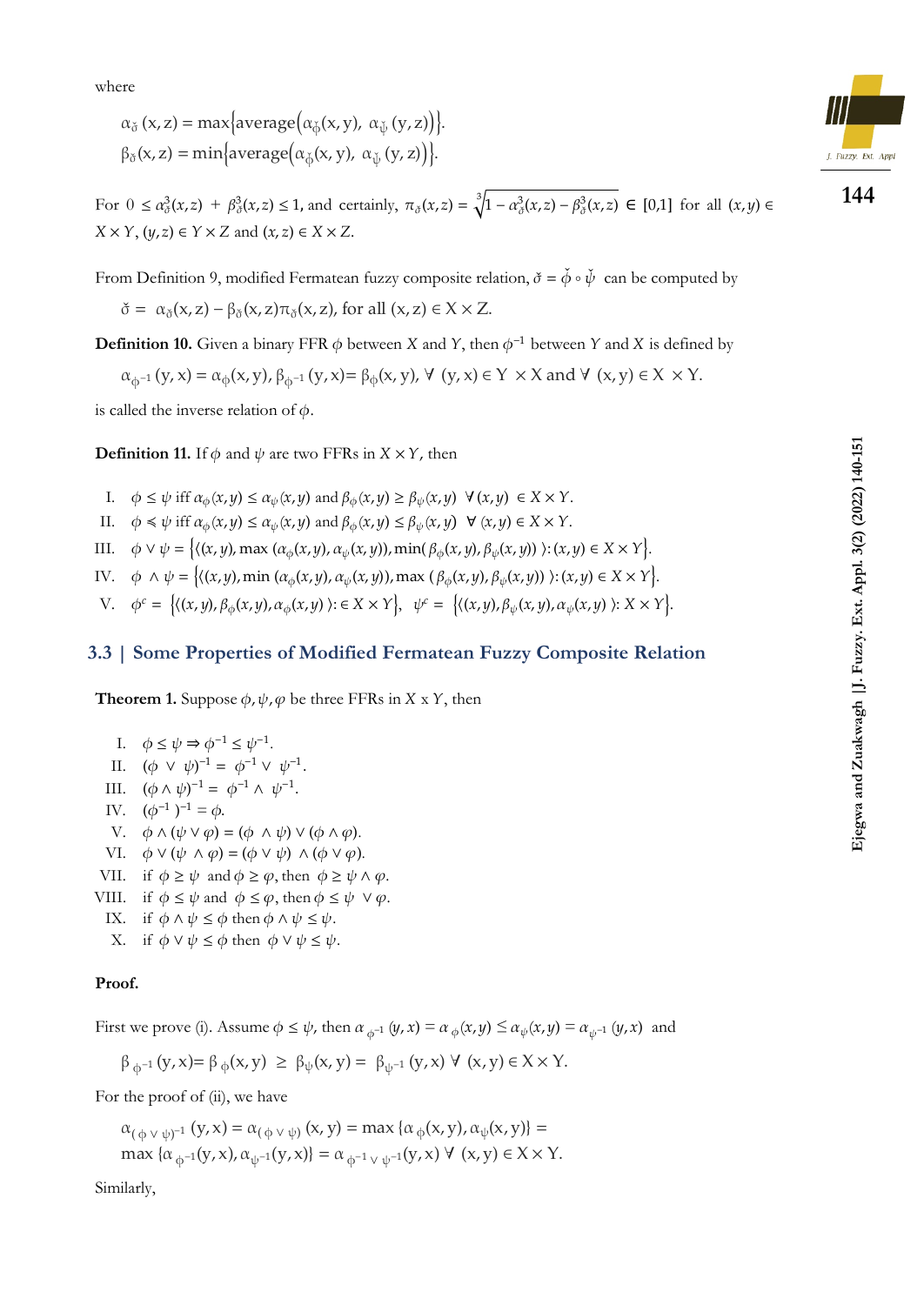

$$
\beta_{(\varphi \vee \psi)^{-1}}(y, x) = \beta_{(\varphi \vee \psi)}(x, y) = \min \{\beta_{\varphi}(x, y), \beta_{\psi}(x, y)\} = \min \{\beta_{\varphi^{-1}}(y, x), \beta_{\psi^{-1}}(y, x)\} = \beta_{\varphi^{-1} \vee \psi^{-1}}(y, x) \forall (x, y) \in X \times Y.
$$

The proof of  $(iii)$  is similar to  $(ii)$ . Now, we proof  $(iv)$  is thus:

$$
\alpha_{(\varphi^{-1})^{-1}}(y,x)=\alpha_{\varphi^{-1}}(x,y)=\alpha_{\varphi}(y,x)=\alpha_{\varphi}(x,y), \text{alike }\beta_{(\varphi^{-1})^{-1}}(y,x)=\beta_{\varphi}(x,y)\ .
$$

The proof of (v) is thus:

$$
\alpha_{\phi \wedge (\psi \vee \varphi)} (x, y) = \min \{ \alpha_{\phi}(x, y), \max \{ \psi(x, y), \alpha_{\phi}(x, y) \} =
$$
  
\n
$$
\max \{ \min \{ \alpha_{\phi}(x, y), \psi(x, y) \}, \min \{ \alpha_{\phi}(x, y), \alpha_{\phi}(x, y) \} \} =
$$
  
\n
$$
\max \{ \alpha_{\phi \wedge \psi}(x, y), \alpha_{\phi \wedge \varphi}(x, y) \} = \alpha_{(\phi \wedge \psi) \vee (\phi \wedge \varphi)}(x, y) \ \forall \ (x, y) \in X \times Y.
$$

In like manner,  $\beta_{\phi \wedge (\psi \vee \phi)} (x, y) = \beta_{(\phi \wedge \psi) \vee (\phi \wedge \phi)}(x, y) \vee (x, y) \in X \times Y$ .

The proofs of (vi) to (x) are forthright.

**Theorem 2.** We have  $(\psi \circ \phi)^{-1} = \phi^{-1} \circ \psi^{-1}$  if  $\phi$  is a FFR in  $(X \times Y)$  and  $\psi$  is a FFR in  $(Y \times Z)$ , respectively.

Proof. For the proof, we have

$$
\alpha_{(\psi \circ \phi)^{-1}}(z, x) = \alpha_{\psi \circ \phi}(x, z) = \max\{\frac{\alpha_{\phi}(x, y) + \alpha_{\psi}(y, z)}{2}\} = \max\left\{\frac{\alpha_{\phi^{-1}}(y, x) + \alpha_{\psi^{-1}}(z, y)}{2}\right\} = \max\left\{\frac{\alpha_{\psi^{-1}}(z, y) + \alpha_{\phi^{-1}}(y, x)}{2}\right\} = \max\left\{\frac{\alpha_{\psi^{-1}}(z, y) + \alpha_{\phi^{-1}}(y, x)}{2}\right\} = \alpha_{\phi^{-1} \circ \psi^{-1}}(z, x) \ \forall (z, x) \in (Z \times X).
$$

Similarly, we have

$$
\beta_{(\psi \circ \phi)^{-1}}(z, x) = \beta_{\psi \circ \phi}(x, z) = \min\{\frac{\beta_{\phi}(x, y) + \beta_{\psi}(y, z)}{2}\} = \min\{\frac{\beta_{\phi^{-1}}(y, x) + \beta_{\psi^{-1}}(z, y)}{2}\} = \min\{\frac{\beta_{\phi^{-1}}(y, x) + \beta_{\psi^{-1}}(z, y)}{2}\} = \min\{\frac{\beta_{\psi^{-1}}(z, y) + \beta_{\phi^{-1}}(y, x)}{2}\} = \min\{\frac{\beta_{\psi^{-1}}(z, y) + \beta_{\phi^{-1}}(y, x)}{2}\} = \min\{\frac{\beta_{\psi^{-1}}(z, y) + \beta_{\psi^{-1}}(y, x)}{2}\} = \min\{\frac{\beta_{\psi^{-1}}(z, y) + \beta_{\psi^{-1}}(y, x)}{2}\} = \min\{\frac{\beta_{\psi^{-1}}(z, y) + \beta_{\psi^{-1}}(y, x)}{2}\} = \min\{\frac{\beta_{\psi^{-1}}(z, y) + \beta_{\psi^{-1}}(z, y)}{2}\} = \min\{\frac{\beta_{\psi^{-1}}(z, y) + \beta_{\psi^{-1}}(z, y)}{2}\} = \min\{\frac{\beta_{\psi^{-1}}(z, y) + \beta_{\psi^{-1}}(z, y)}{2}\} = \min\{\frac{\beta_{\psi^{-1}}(z, y) + \beta_{\psi^{-1}}(z, y)}{2}\} = \min\{\frac{\beta_{\psi^{-1}}(z, y) + \beta_{\psi^{-1}}(z, y)}{2}\} = \min\{\frac{\beta_{\psi^{-1}}(z, y) + \beta_{\psi^{-1}}(z, y)}{2}\} = \min\{\frac{\beta_{\psi^{-1}}(z, y) + \beta_{\psi^{-1}}(z, y)}{2}\} = \min\{\frac{\beta_{\psi^{-1}}(z, y) + \beta_{\psi^{-1}}(z, y)}{2}\} = \min\{\frac{\beta_{\psi^{-1}}(z, y) + \beta_{\psi^{-1}}(z, y)}{2}\} = \min\{\frac{\beta_{\psi^{-1}}(z, y) + \beta_{\psi^{-1}}(z, y)}{2}\} = \min\{\frac{\beta_{\psi^{-1}}(z, y) + \beta_{\psi^{-1}}(z, y)}{2}\} = \min\{\frac{\beta_{\psi^{-1}}(z, y) + \beta_{\psi^{-1}}(z
$$

**Theorem 3.** Let  $\phi$  and  $\psi$  be FFRs in  $(Y \times Z)$  and  $\phi$  be FFR in  $(X \times Y)$ , then

- I.  $(\phi \vee \psi) \circ \phi \geq (\phi \circ \phi) \vee (\psi \circ \phi)$ .
- II.  $(\phi \land \psi) \circ \varphi \leq (\phi \circ \varphi) \land (\psi \circ \varphi)$ .

Proof. From Theorem 1, we have either  $\phi \lor \psi \geq \phi$  or  $\phi \lor \psi \geq \psi$ . Thus, we have  $(\phi \lor \psi) \circ \phi \geq (\phi \circ \phi)$ or  $(\phi \lor \psi)$ o  $\varphi \geq (\psi \circ \varphi)$ . Hence, it is clear that

 $(\phi \lor \psi) \circ \phi \geq (\phi \circ \phi) \lor (\psi \circ \phi),$ 

which proves  $(i)$ .

Similarly, it is either  $\phi \wedge \psi \ge \phi$  or  $\phi \wedge \psi \ge \psi$ , and so  $(\phi \wedge \psi) \circ \phi \le (\phi \circ \phi)$  or  $(\phi \wedge \psi) \circ \phi \le (\psi \circ \phi)$ .

Therefore,  $(\phi \land \psi) \circ \phi \leq (\phi \circ \phi) \land (\psi \circ \phi)$ , which proves (ii).

#### **3.4 | Computation of Composite Relations under IFSs, PFSs and FFSs**

We apply the proposed FFMMMCR,  $\sigma$  and the modified Fermatean fuzzy composite relation,  $\check{\sigma}$  to compute the composite relation between FFSs  $F_1 = \{ (x_1, 0.7, 0.2), (x_2, 0.5, 0.6), (x_3, 0.5, 0.4) \}$  and  $F_2 =$  $\{(x_1, 0.8, 0.3), (x_2, 0.6, 0.1), (x_3, 0.5, 0.2)\}\$ in  $X = \{x_1, x_2, x_3\}.$ 

The algorithm for the computation using the new approach of Fermatean fuzzy composite relation includes: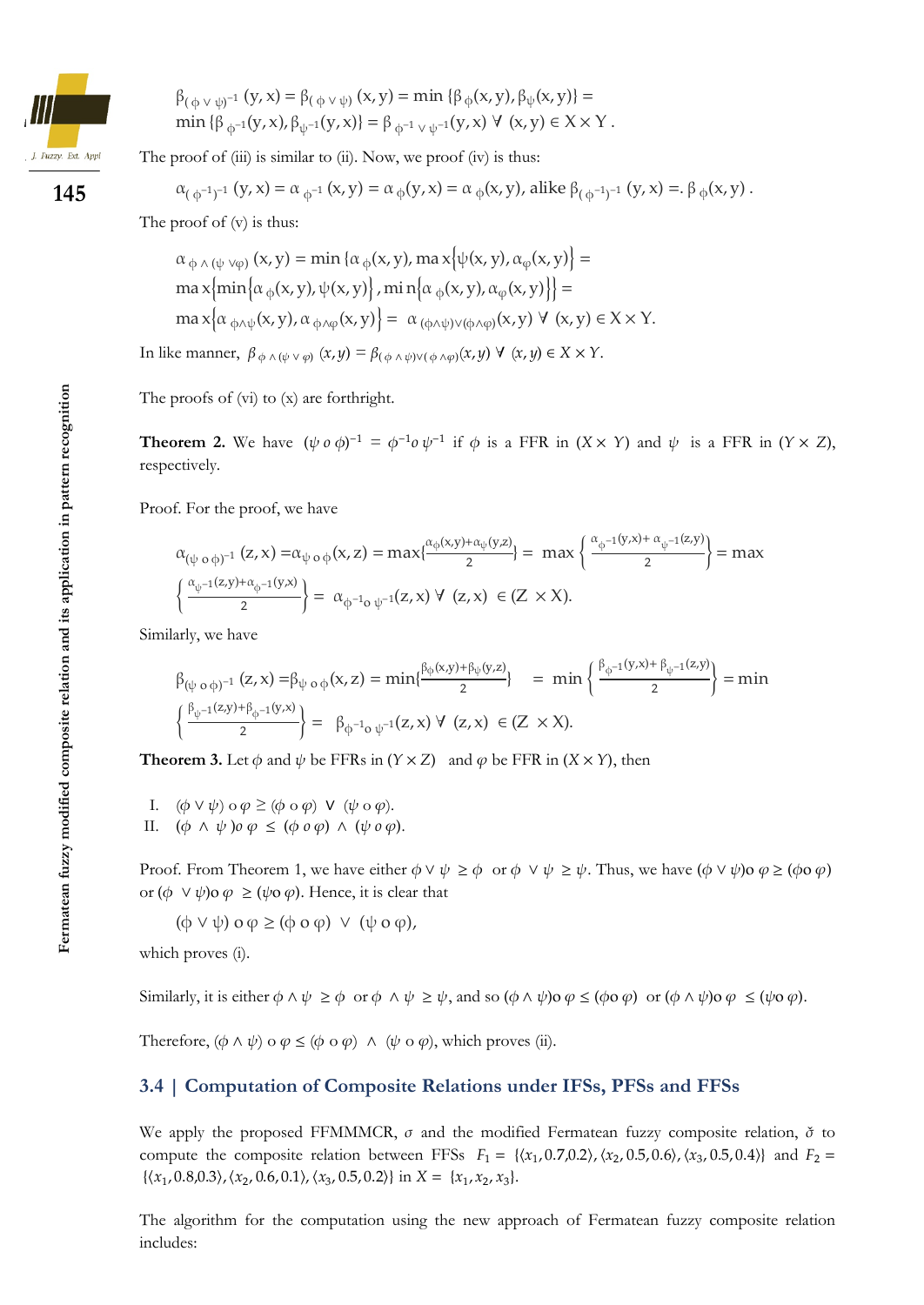**Step 2.** Identify MD and NMD of  $\check{\sigma} = \check{\phi} \circ \check{\psi}$  between  $F_1$  and  $F_2$  in X.

**Step 3.** Calculate  $\check{\sigma} = \check{\phi} \circ \check{\psi}$  between  $F_1$  and  $F_2$  in X using the information from Step 2 and the formula of  $\check{\sigma}$ .

First, we apply the approach in [21] as follows:

 $\alpha_{\sigma}(x_i, x_j) = \max\{0.7, 0.5, 0.5\} = 0.7$ , and  $\beta_{\sigma}(x_i, x_j) = \min\{0.3, 0.6, 0.4\} = 0.3$ , where  $x_i$  is from  $F_1$  and  $x_j$  is from  $F_2$ . Now, the composite relation between  $F_1$  and  $F_2$  using  $\sigma$  is:

 $\sigma = 0.7 - (0.3 \times 0.8573) = 0.4428.$ 

The same example can also be captured in the frameworks of IFSs and PFSs, since 0.7 and 0.3 can define IFS and PFS. Using intuitionistic fuzzy information, we get:

 $\sigma = 0.7 - (0.3 \times 0) = 0.7.$ 

Using Pythagorean fuzzy information, we get:

 $\sigma = 0.7 - (0.3 \times 0.6481) = 0.5056.$ 

Next, we use the modified approach as follows:

 $\alpha_{\check{\sigma}}(x_i, x_j) = \max\{0.75, 0.55, 0.5\} = 0.75$ , and  $\beta_{\check{\sigma}}(x_i, x_j) = \min\{0.25, 0.35, 0.3\} = 0.25$ , where  $x_i$  is from  $F_1$ and  $x_j$  is from  $F_2$ . Now, the composite relation between  $F_1$  and  $F_2$  using  $\delta$  is:

 $\check{\sigma} = 0.75 - (0.25 \times 0.8255) = 0.5436.$ 

The same example can also be captured in the frameworks of IFSs and PFSs, since 0.75 and 0.25 can define IFS and PFS. Using intuitionistic fuzzy information, we get:

 $\check{\sigma} = 0.75 - (0.25 \times 0) = 0.75.$ 

Using Pythagorean fuzzy information, we get:

 $\check{\sigma} = 0.75 - (0.25 \times 0.6124) = 0.5969.$ 

The results are contained in *Table 2* for quick comparison.

| Table 2. Results of composite relations. |  |  |
|------------------------------------------|--|--|
|------------------------------------------|--|--|

| <b>FFCRs</b> | <b>IFS</b> | <b>PFS</b> | <b>FFS</b> |
|--------------|------------|------------|------------|
| FFMMMCR [21] | 0.7        | 0.5056     | 0.4428     |
| New Method   | 0.75       | 0.5969     | 0.5436     |

The information in *Table 2* is represented by *Fig. 1*. *Table 2* and *Fig. 1* clearly indicate that the composite relations in [21] and our approach under IFS gives the best relation between  $F_1$  and  $F_2$ , follows by the results under PFS, and the results under FFS is the least; because of the inability of IFS and PFS to reliably curb uncertainties. However, in each of the environments, our new method gives the best measure of composite relation between  $F_1$  and  $F_2$ .

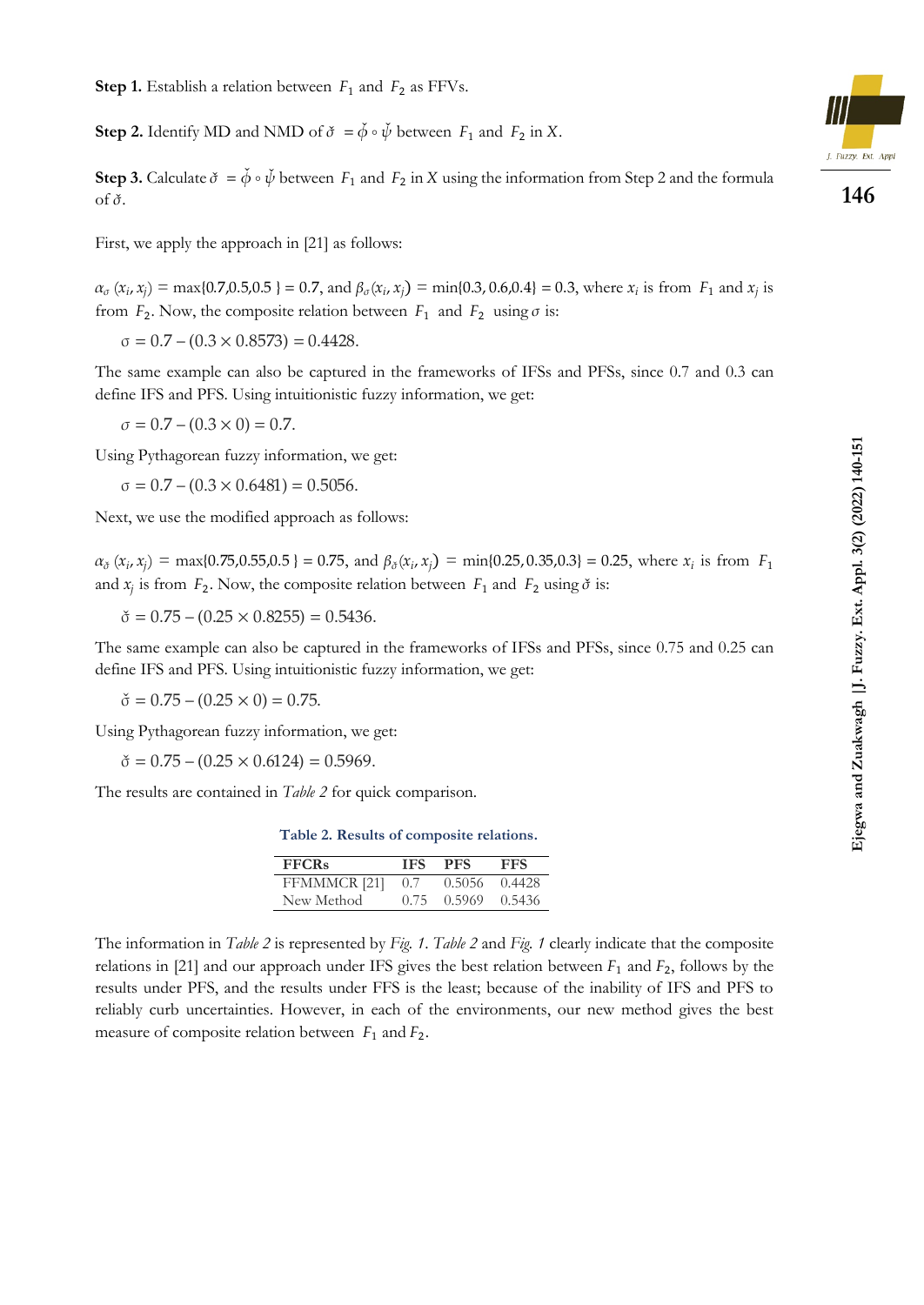





**Fig. 1. Graphical representation of composite relations in terms of IFS, PFS, FFS.**

## **4 | Application of Fermatean Fuzzy Composite Relation in Pattern Recognition Cases**

Pattern recognition is the process of recognizing patterns by using a machine learning algorithm. Pattern recognition can be defined as the classification of data based on knowledge already gained or on statistical information extracted from patterns or their representation. Due to the presence of uncertainties in the process of pattern recognition and the ability of FFSs to curb uncertainties, it is expedient to carry out pattern recognition under Fermatean fuzzy information. In this section, we present the application of Fermatean fuzzy composite relation in pattern recognition problems based on max-average approach and the approach in [21]. The patterns are adopted from the work of Wang and Xin [25], but presented as Fermatean Fuzzy data. The pattern recognition problems are as follow:

#### **4.1 | Problem 1**

Given a pattern recognition problem about the classification of building materials. Four classes of building material, each is represented by FFS  $M_1, M_2, M_3, M_4$  in the space  $S = \{s_1, s_2, ..., s_{12}\}\$  (see *Table 3*). Suppose we have another kind of unknown building material  $N$ , our aim is to show which class the unknown pattern  $N$  belong to.

|                   | S <sub>1</sub> | $S_2$ | $S_3$ | S <sub>4</sub> | $S_5$ | $S_6$ | $S_7$ | $S_8$ | $S_9$ | $S_{10}$ | $S_{11}$ | $S_{12}$ |
|-------------------|----------------|-------|-------|----------------|-------|-------|-------|-------|-------|----------|----------|----------|
| $\alpha_{\rm M1}$ | 0.173          | 0.102 | 0.530 | 0.965          | 0.420 | 0.008 | 0.331 | 1.000 | 0.215 | 0.432    | 0.750    | 0.432    |
| $\beta_{\rm M1}$  | 0.524          | 0.818 | 0.326 | 0.008          | 0.351 | 0.956 | 0.512 | 0.000 | 0.625 | 0.534    | 0.126    | 0.432    |
| $\alpha_{\rm M2}$ | 0.510          | 0.627 | 1.000 | 0.125          | 0.026 | 0.732 | 0.556 | 0.650 | 1.000 | 0.145    | (0.047)  | 0.760    |
| $\beta_{\rm M2}$  | 0.365          | 0.125 | 0.000 | 0.648          | 0.823 | 0.153 | 0.303 | 0.267 | 0.000 | 0.762    | 0.923    | 0.231    |
| $\alpha_{\rm M3}$ | 0.495          | 0.603 | 0.987 | 0.073          | 0.037 | 0.690 | 0.147 | 0.213 | 0.501 | 1.000    | 0.324    | 0.045    |
| $\beta_{\rm M3}$  | 0.387          | 0.298 | 0.006 | 0.849          | 0.923 | 0.268 | 0.812 | 0.653 | 0.284 | 0.000    | 0.483    | 0.912    |
| $\alpha_{\rm M4}$ | 1.000          | 1.000 | 0.857 | 0.734          | 0.021 | 0.076 | 0.152 | 0.113 | 0.489 | 1.000    | 0.386    | 0.028    |
| $\beta_{\rm M4}$  | 0.000          | 0.000 | 0.123 | 0.158          | 0.896 | 0.912 | 0.712 | 0.756 | 0.389 | 0.000    | 0.485    | 0.912    |
| $\alpha_{\rm N}$  | 0.978          | 0.980 | 0.798 | 0.693          | 0.051 | 0.123 | 0.152 | 0.113 | 0.494 | 0.987    | 0.376    | 0.012    |
| βN                | 0.003          | 0.012 | 0.132 | 0.213          | 0.876 | 0.756 | 0.721 | 0.732 | 0.368 | 0.000    | 0.423    | 0.897    |

**Table 3. Pattern of building materials in FFVs.**

By deploying our method using the information in *Table 3*, we get the following results in *Table 4*.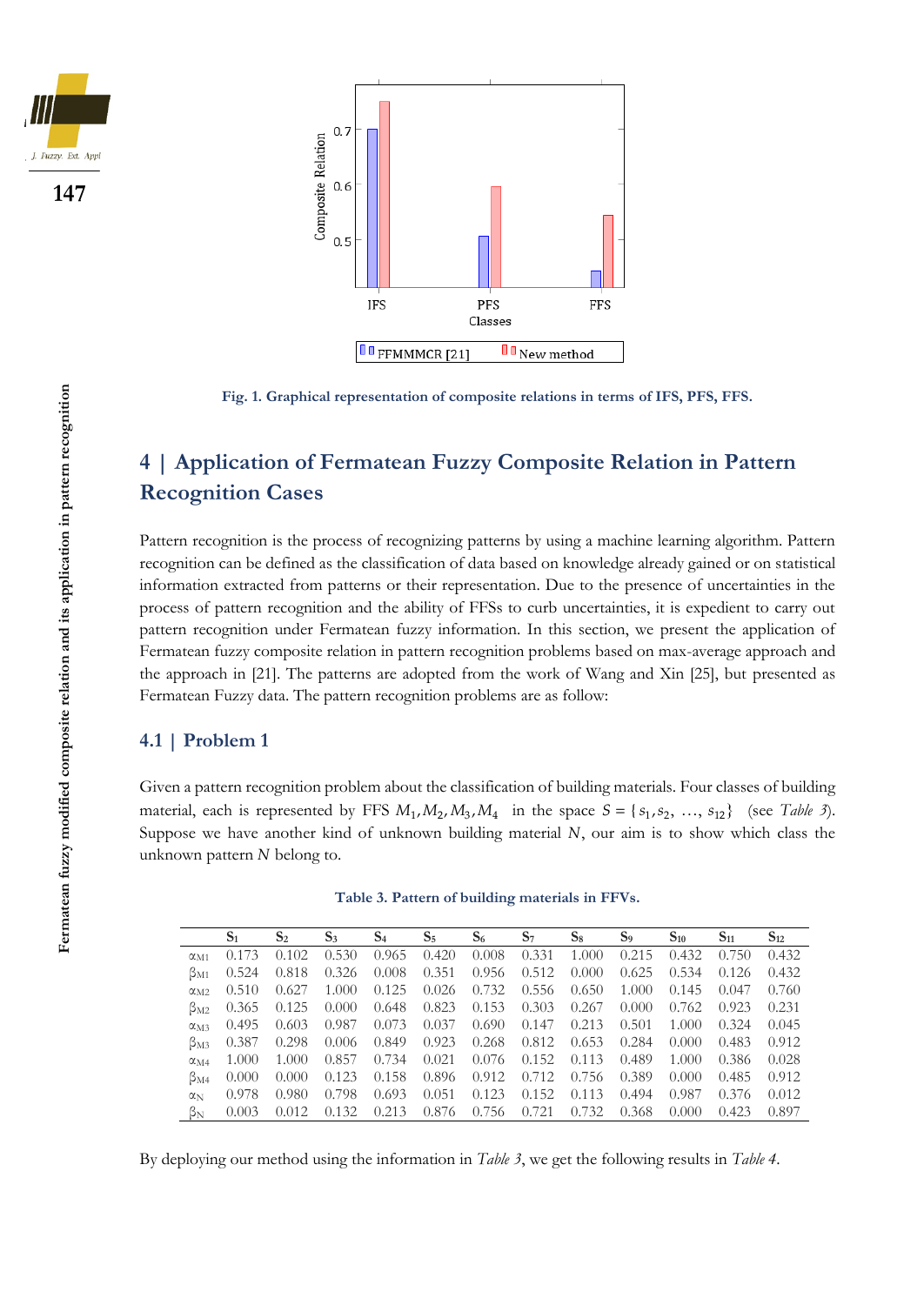| FFCR       |       |       | $(M_1, N)$ $(M_2, N)$ $(M_3, N)$ $(M_4, N)$ |                 |
|------------|-------|-------|---------------------------------------------|-----------------|
| New method | 0.781 | 0.881 | 0.994                                       | 0.994           |
| Ranking    | 3rd   | 2nd   | 1 st                                        | 1 <sub>st</sub> |



From the result in *Table 4*, we can see that the composite relation between  $M_3$  and N, and between  $M_4$  and N are the greatest. Hence the unknown building material N can be classified into either  $M_3$  or  $M_4$ , respectively.

For comparison sake, we deploy the method in [21] and our method to the information in *Table 3*, and get results as seen in *Table 5* and *Fig. 2*.

| <b>FFCRs</b>                                                          | $(M_1, N)$ | $(M_2, N)$ | $(M_3, N)$ | $(M_4, N)$ |  |  |  |
|-----------------------------------------------------------------------|------------|------------|------------|------------|--|--|--|
| FFMMMCR [21]                                                          | 0.5078     | 0.6995     | 0.987      | 0.987      |  |  |  |
| New method                                                            | 0.781      | 0.881      | 0.994      | 0.994      |  |  |  |
| $\mathbf{1}$<br>0.9<br>Composite Relation<br>0.8<br>0.7<br>0.6<br>0.5 |            |            |            |            |  |  |  |
| M1N<br>M2N<br>M3N<br>M <sub>4</sub> N<br>Classifications              |            |            |            |            |  |  |  |
|                                                                       |            |            |            |            |  |  |  |
| <b>O</b> New method<br><sup>0</sup> FFMMMCR [21]                      |            |            |            |            |  |  |  |

**Table 5. Comparison for the FFCRs for problem 1**

**Fig. 2. Graphical representation of FFCRs for problem 1.**

From the results, we observe that our new method of finding FFCR is better than the existing FFMMMCR method [21] because our method yields greater values of the composite relation.

| Table 6. Patterns of mineral fields in FFVs |  |  |  |
|---------------------------------------------|--|--|--|
|---------------------------------------------|--|--|--|

|                             | $S_1$  | $S_2$     | $S_3$     | $S_4$     | $S_5$     | $S_6$  |
|-----------------------------|--------|-----------|-----------|-----------|-----------|--------|
| $\alpha_{C_1}, \beta_{C_1}$ | 0.739, | $0.033$ , | 0.188,    | 0.492,    | 0.020,    | 0.739, |
|                             | 0.125  | 0.818     | 0.626     | 0.358     | 0.628     | 0.125  |
| $\alpha_{C_2}, \beta_{C_2}$ | 0.124, | 0.030,    | 0.048,    | $0.136$ , | 0.823,    | 0.393, |
|                             | 0.665  | 0.825     | 0.800     | 0.648     | 1.000     | 0.653  |
| $\alpha_{C_3}, \beta_{C_3}$ | 0.449, | 0.662,    | 1.000,    | 1.000,    | 0.000,    | 1.000, |
|                             | 0.387  | 0.298     | 0.000     | 0.000     | 0.188     | 0.000  |
| $\alpha_{C_4}, \beta_{C_4}$ | 0.280, | 0.521,    | 0.470,    | 0.295,    | $0.806$ , | 0.735, |
|                             | 0.715  | 0.368     | 0.423     | 0.658     | 0.049     | 0.118  |
| $\alpha_{C_5}, \beta_{C_5}$ | 0.326, | 1.000,    | 0.182,    | 0.156,    | 0.806,    | 0.675, |
|                             | 0.452  | 0.000     | 0.725     | 0.765     | 0.049     | 0.263  |
| $\alpha_B$ , $\beta_B$      | 0.629, | 0.524,    | 0.210, 0. | 0.218,    | 0.069,    | 0.658, |
|                             | 0.303  | 0.356     | 689       | 0.753     | 0.876     | 0.256  |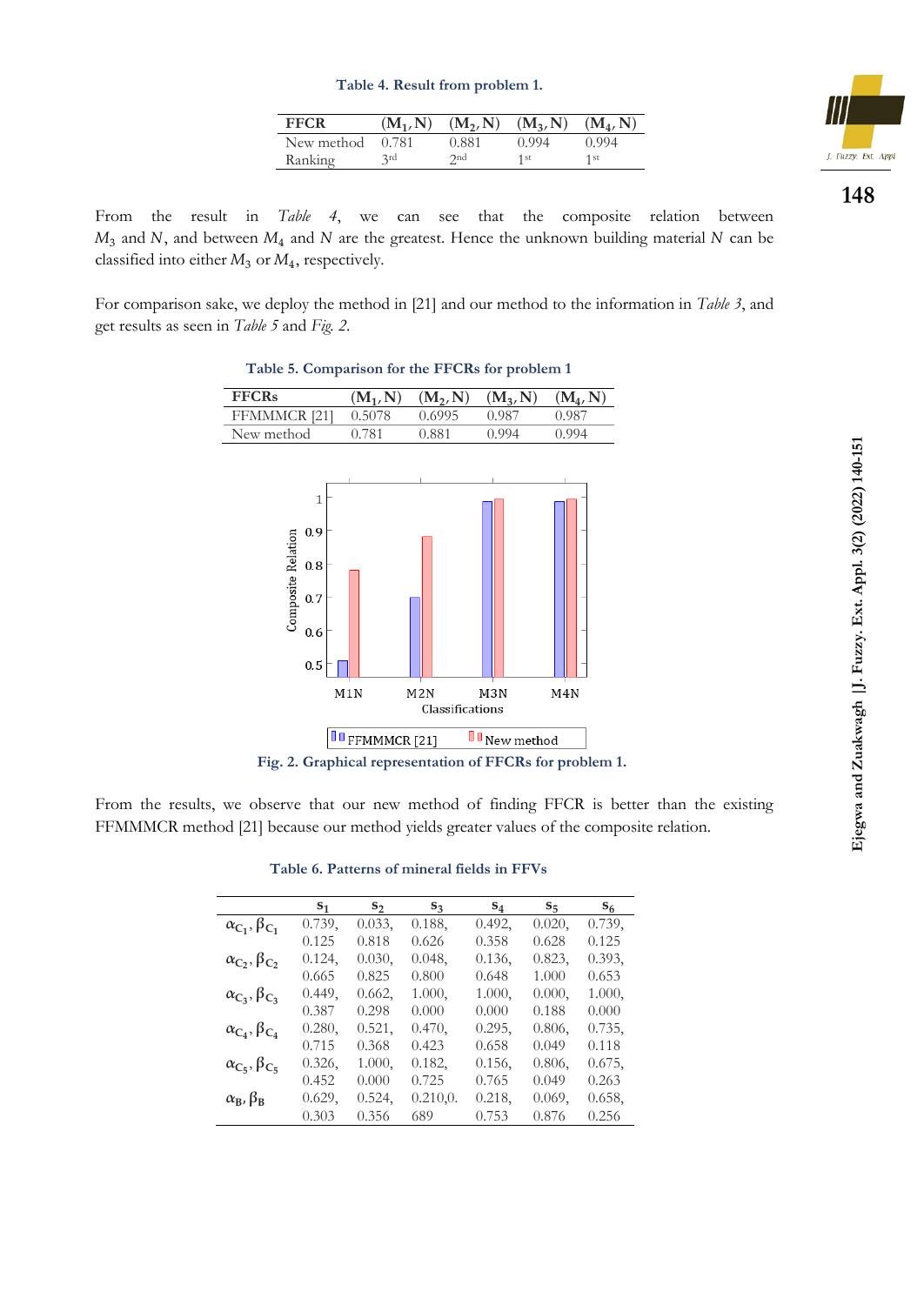#### **4.2 | Problem 2**



**149**

Given five kind of mineral fields, each is featured by the content of six minerals and has one kind of typical hybrid mineral. We can express the five kinds of typical hybrid minerals by five FFSs  $C_1$ ,  $C_2$ ,  $C_3$ ,  $C_4$  in the feature space  $S = \{s_1, s_2, ..., s_6\}$  (see *Table 6*). Given another kind of hybrid mineral *B* in *S*, we find which field this kind of mineral  $B$  belongs to using our method and FFMMMCR approach [21].

From the data in *Table 6*, the results in *Table 7* are obtained based on our method.

**Table 7. Results from problem 2.**

| FFCR               |     |       |       | $(C_1, B)$ $(C_2, B)$ $(C_3, B)$ $(C_4, B)$ $(C_5, B)$ |       |
|--------------------|-----|-------|-------|--------------------------------------------------------|-------|
| New Method $0.574$ |     | 0.737 | 0.723 | 0.781                                                  | 0.784 |
| Ranking            | 5th | 2rd   | 4th   | 2nd                                                    | 1st   |

From *Table 7*, it is clearly shown that the hybrid mineral *B* could likely be produced by the mineral field  $C_5$ since  $(C_5, B) \ge (C_4, B) \ge (C_2, B) \ge (C_3, B) \ge (C_1, B)$ .

For the sake of comparison, we apply the method in [21] and our method to the information in *Table 6*, and get results as seen in *Table 8* and *Fig. 3*.

| <b>FFCRs</b>      |                                                    | $(C_1, B)$            | $(C_2, B)$      | $(C_3, B)$          | $(C_4, B)$ | $(C_5, B)$ |
|-------------------|----------------------------------------------------|-----------------------|-----------------|---------------------|------------|------------|
|                   | FFMMMCR <sup>[21]</sup>                            | 0.431                 | $-0.175$        | 0.431               | 0.431      | 0.425      |
|                   | New method                                         | 0.574                 | 0.737           | 0.723               | 0.781      | 0.784      |
| CompositeRelation | 0.8<br>0.6<br>0.4<br>0.2<br>$\mathbf{0}$<br>$-0.2$ |                       |                 |                     |            |            |
|                   | C1B                                                | C2B                   | C3B             | C4B                 | C5B        |            |
|                   |                                                    |                       | Classifications |                     |            |            |
|                   |                                                    | <b>I</b> FFMMMCR [21] |                 | <b>O</b> New method |            |            |

**Table 8. Comparison for the FFCRs for problem 2.**

**Fig. 3. Graphical representation of FFCRs for problem 2.**

From *Table 8* and *Fig. 3*, we see that our new method yields better composite relations compare to the approach in [21], because the existing method is strictly based on extreme values whereas our method is based on max-mean values.

#### **4.3 | Advantages of the New Approach of Fermatean Fuzzy Composite Relation**

The method of Fermatean fuzzy composite relation in [21] incorporated the approach of extreme values. But from the knowledge of central tendency, such approach cannot yield a reliable result. This setback informed the present study. The following are some of the advantages of the new method of Fermatean fuzzy composite relation, which include:

− *The new method of Fermatean fuzzy composite relation uses maximum-average approach against the max-minmax approach adopted in [21], to avoid error due to the use of extreme values.*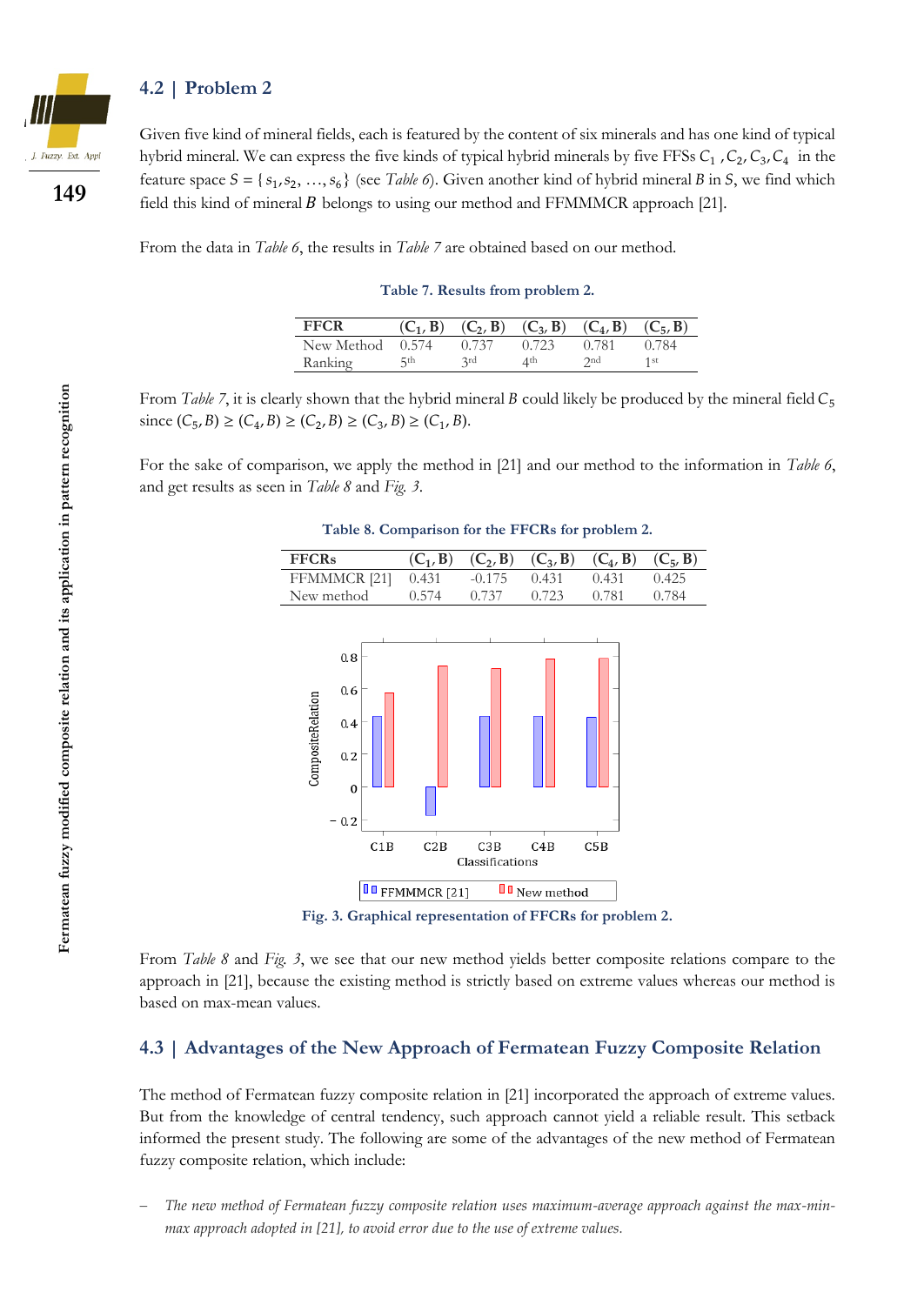- − *The new method of Fermatean fuzzy composite relation can measure the composite relation between similar FFSs against the Fermatean fuzzy max-min-max approach adopted in [21].*
- − *The new method of Fermatean fuzzy composite relation yields better result with regards to accuracy compare to the method in [21].*

### **5 | Conclusion**

FFSs are generalizations of IFSs and PFSs which are capable of handling higher levels of uncertainties more efficient than IFSs and PFSs. In order to better appreciate the application of FFSs, this work studied a new composite relation under FFSs which modified the approach in [21] with better output. In this work, we succinctly differentiated FFSs from other generalized fuzzy sets with some characteristics. Numerical examples on pattern recognition were carried out under FFSs to demonstrate the application of our new method. The values gotten through this process clearly show where each pattern should belong. To demonstrate the merit our new approach, we presented certain comparative analyses between our method and the method in [21], which show that our method is more reliable, efficient and proficient than the approach in [21]. Due to the reliability of FFS as a competent soft computing tool, it can be used in multiple attributes decision making based on the new approach of Fermatean fuzzy composite relation. The limitation of this approach is that, it cannot be used to measure the composite relation between some generalized fuzzy sets like picture fuzzy sets, spherical fuzzy sets, etc. To achieve a reliable result, we recommend that the new approach of Fermatean fuzzy composite relation could be modified to be used in other environments like picture fuzzy sets, spherical fuzzy sets, etc.

### **References**

- Zadeh, L. A. (1965). Fuzzy sets. *Information control, 8*(3), 338–353. [https://doi.org/10.1016/S0019-](https://doi.org/10.1016/S0019-9958(65)90241-X) [9958\(65\)90241-X](https://doi.org/10.1016/S0019-9958(65)90241-X)
- Atanassov, K.T. (1986). Intuitionistic fuzzy sets. *Fuzzy sets and systems, 20*(1), 87–96.
- Ejegwa, P. A. (2015). Intuitionistic fuzzy sets approach in appointment of positions in an organization via max-min-max rule. *Global journal of science frontier research: f mathematics and decision sciences*, *15*(6), 1-6.
- Ejegwa, P. A., & Onasanya, B. O. (2019). Improved intuitionistic fuzzy composite relation and its application to medical diagnostic process. *Note IFS*, *25*(1), 43-58.
- Dengfeng, L., & Chuntian, C. (2002). New similarity measures of intuitionistic fuzzy sets and application to pattern recognitions. *Pattern recognition letters*, *23*(1-3), 221-225.
- Yager, R. R. (2013, June). Pythagorean fuzzy subsets. *2013 joint IFSA world congress and NAFIPS annual meeting (IFSA/NAFIPS)* (pp. 57-61). IEEE.
- Peng, X., & Yang, Y. (2015). Some results for Pythagorean fuzzy sets. *International journal of intelligent*   $\lceil 7 \rceil$ *systems*, *30*(11), 1133-1160.
- [8] Zhang, X., & Xu, Z. (2014). Extension of TOPSIS to multiple criteria decision making with Pythagorean fuzzy sets. *International journal of intelligent systems*, *29*(12), 1061-1078.
- Ejegwa, P. A. (2019). Pythagorean fuzzy set and its application in career placements based on academic performance using max–min–max composition. *Complex & intelligent systems*, *5*(2), 165-175.
- [10] Senapati, T., & Yager, R. R. (2019). Fermatean fuzzy weighted averaging/geometric operators and its application in multi-criteria decision-making methods. *Engineering applications of artificial intelligence*, *85*, 112-121.
- Wang, H., Wang, X., & Wang, L. (2019). Multicriteria decision making based on Archimedean Bonferroni mean operators of hesitant Fermatean 2-tuple linguistic terms. *Complexity*, *2019*. <https://doi.org/10.1155/2019/5705907>
- Liu, D., Liu, Y., & Wang, L. (2019). Distance measure for Fermatean fuzzy linguistic term sets based on linguistic scale function: an illustration of the TODIM and TOPSIS methods. *International journal of intelligent systems*, *34*(11), 2807-2834.